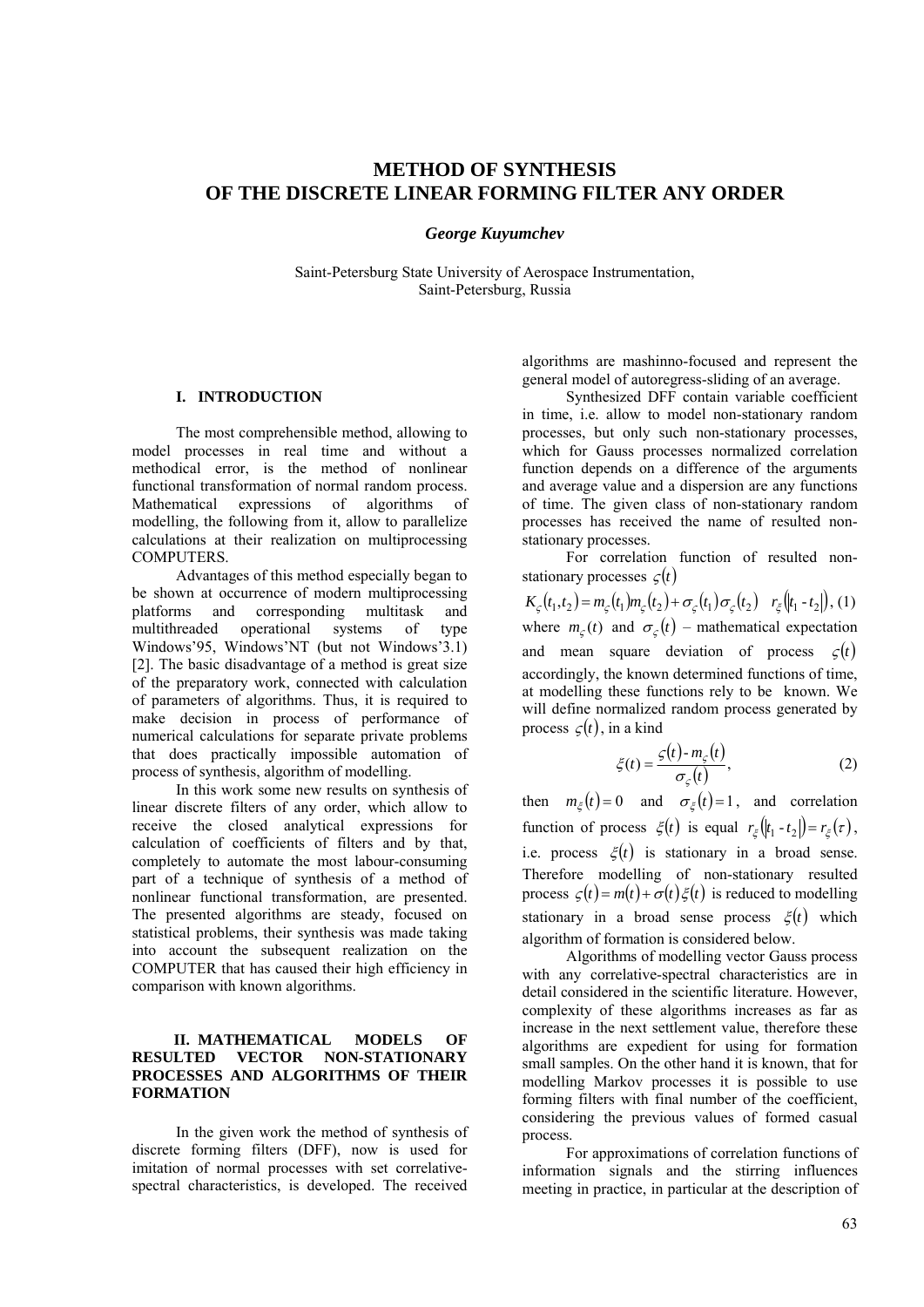mathematical models of entrance signals of onboard control systems, it is enough to use correlation functions of Markov random processes not above 4th order. In the majority of cases in general researchers are limited Markov sequences not above the second order and it is caused not only aspiration to raise efficiency of algorithm of modelling, but also complexity of analytical methods of their synthesis. However, at theoretical researches, for example in other subject domains, algorithms of any order can be necessary, therefore the method of synthesis of DFF of any N th order is considered below, and the subsequent this method is generalised on multichannel DFF (MDFF).

Complexity of synthesis of DFF for modelling of fluctuations of input signals of onboard systems is generally caused by four major factors: multichannel, non-Gaussian processes, non-stationarity and discreteness. Last factor concerns the machineoriented algorithms. There is and simplifying factors: similarity of correlation functions in each of channels of the multichannel filter, symmetry of channels on normalized characteristics and mutual correlation functions, and also stationarity of normalized processes, which simulate fluctuations of parametres of reflected signals, i.e. modelled processes are resulted.

Method of synthesis of non-stationary nonlinear multichannel DFF (NMDFF) we will divide on two parts: synthesis of channel linear DFF (LDFF) for modelling of the normal stationary process, considered in this subsection, and synthesis of the interchannel matrix filter, providing set interchannel correlation dependence, considered in following subsection.

# **III. METHOD OF SYNTHESIS OF THE LINEAR DISCRETE FORMING FILTERS OF ANY ORDER**

Let's consider discrete transfer function of recursive DFF *N* th order, which in a general view can be written down as

$$
H(z) = \frac{\sum_{i=0}^{N-1} b_i z^{-i}}{1 - \sum_{j=1}^{N} a_i z^{-j}} = \frac{U_k}{\xi_k},
$$
 (3)

where  $\mathbf{a} = (a_1, a_2, ..., a_N)$  and  $\mathbf{b} = (b_1, b_2, ..., b_N)$  – vectors of parametres DFF,  $U_k$  – its output signal, and  $\xi_k$  – discrete white normal noise with a zero average and an single dispersion,  $\zeta_k \sim N(0,1)$ ,  $Z^{-1}$  – a delay on one step. From here output signal  $U_k$  is equal

$$
U_{k} = \sum_{j=1}^{N} a_{j} Z^{-j} U_{k} + \sum_{i=0}^{N-1} b_{i} Z^{-i} \xi_{k} = \sum_{j=1}^{N} a_{j} U_{k-j} + g_{k}, (4)
$$

where  $g_k$  – the painted noise

$$
g_k = \sum_{i=1}^{N-1} b_i \xi_{k-i} \ . \tag{5}
$$

There are many different ways of synthesis of DFF on the set correlative-spectral characteristics of output signal. The main from these ways is synthesis of DFF on spectral density of a output signal by it factorization, however this method in practice can be applied successfully only for filters of the second order (theoretically for filters of 4th order) owing to the difficulties, arising at factorization of spectral density as function of pseudo-frequency. The methods of synthesis demanding the task of correlation function in several points are developed, however these methods, first, lead to DFF of very high order, and secondly, they do not guarantee the behaviour of correlation function of modelled process out of an interval of the task of its correlation function. Here is offered other method of synthesis of DFF, materially, being intermediate between a statistical method and the methods of synthesis following from the theory of automatic control.

Let lattice function of output signal of DFF equal  $r_{i-n}$  corresponds to Markov's process of N-th order. It means, that next counted value  $U_k$  should depend only from *N* the previous values, that is can be presented in the form of (4), and the algorithm can be realised in the form of DFF with transfer function of a kind (3). It is easy to notice, that average value  $\widetilde{U}_k = M[U_k] = 0$  at any *k*, that is at any *k*  $U_k$  can be pre sented in the form of the sum of independent random variables  $\xi_k$ ,  $j < k$  with distribution

$$
\sim N(0,1) \text{ or, as } \widetilde{U}_k = M[U_k] = M[U_m] = \widetilde{U}_m,
$$
  
\n
$$
\widetilde{U}_k = M\left[\sum_{j=1}^N a_j U_{|k-j|} + \sum_{i=0}^{N-1} b_i \xi_{|k-i|}\right] =
$$
  
\n
$$
= \sum_{j=1}^N a_j M[U_{|k-j|}] + \sum_{i=0}^{N-1} b_i M[\xi_{|k-i|}] = \widetilde{U}_j \sum_{j=1}^N a_j.
$$
  
\n
$$
\widetilde{U} \cdot \left(1 - \sum_{j=1}^N a_j\right) = 0,
$$
  
\n
$$
\text{But for } \left(1 - \sum_{j=1}^N a_j\right) \neq 0 \text{, from here } \widetilde{U}_k = 0.
$$
  
\nTherefore  
\n
$$
\eta_{k-m} = M\left[(U_k - \widetilde{U}_k)(U_m - \widetilde{U}_m)\right] = M[U_k \cdot U_m] \quad (8)
$$
  
\nFurther, from (3) follows, that at  
\n
$$
m \le (k - N), k \ge N
$$

$$
M[u_{m}g] = M\left[U_{m}\sum_{i=0}^{N-1}b_{i}\xi_{|k-i|}\right] =
$$
  
=  $\sum_{i=0}^{N-1}b_{i}M\left[U_{m}\xi_{|m+N-i+d|}\right] = 0,$  (9)

As  $k = m + N + d$  and for  $k \ge m + n, d \ge 0$ , from here the least index at  $V_{|k-i|}$  is equal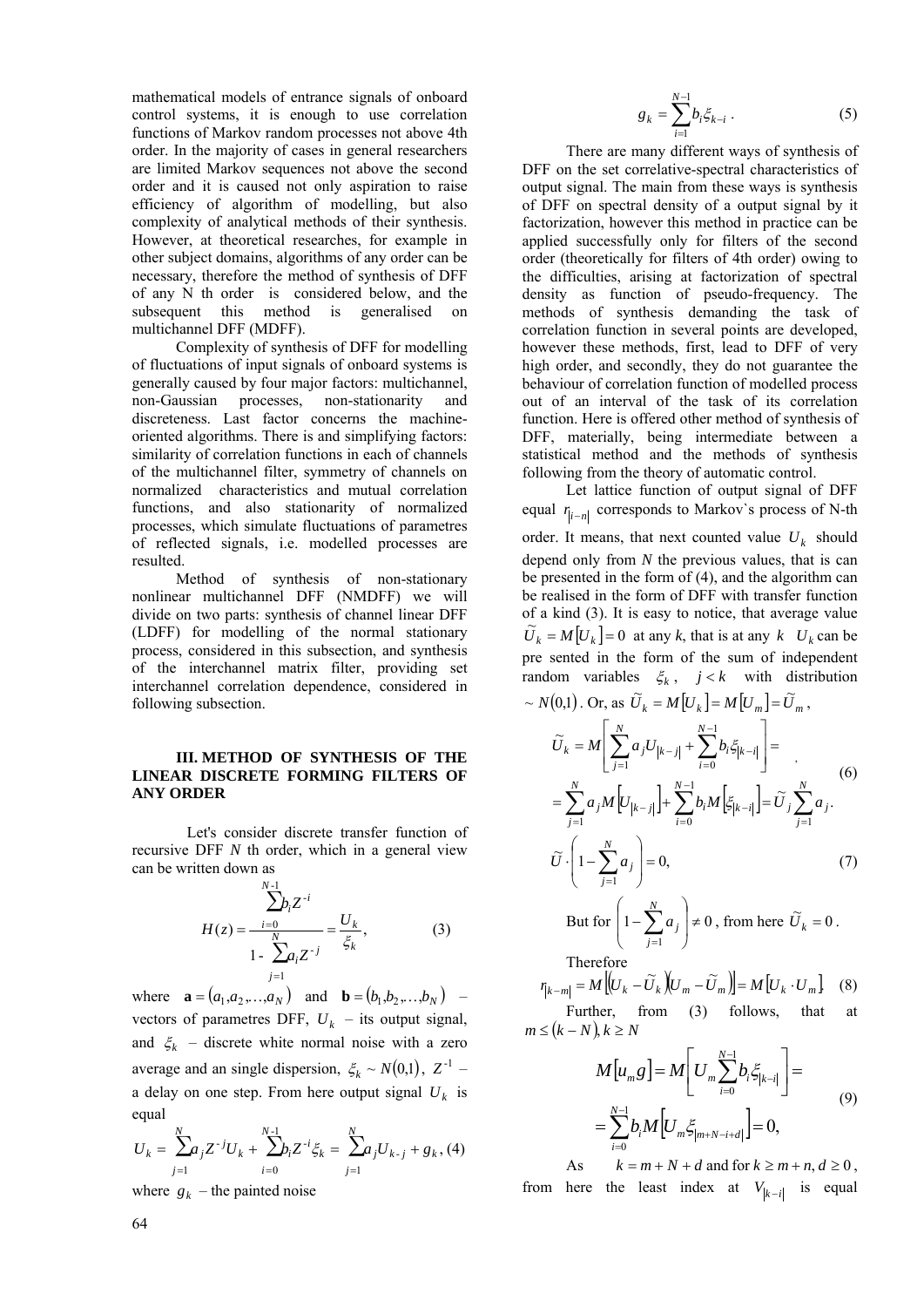$(m + N - i + d) \ge (m + 1 + d) > m$ , therefore at formation  $U_m$  sizes  $V_i$  with indexes smaller are used, than at formation  $g_k$ . From here follows, that at  $n \geq 0$ 

$$
M[U_{k}U_{|k-N-n|}] = M[U_{|k-N-n|}\sum_{j=1}^{N} a_{j}U_{|k-j|}] + M[U_{|k-N-n|}g_{k}] =
$$
  

$$
= \sum_{j=1}^{N} a_{j}M[U_{|k-N-n|}U_{|k-j|}] = \sum_{j=1}^{N} a_{j}r_{N+n-j} = r_{N+n},
$$
 (10)

in particular, at  $n = 0,1,2,...,N-1$ , we receive the following system of the linear equations for definition of vector  $\mathbf{a} = (a, a_2, a_3)$ 

$$
\begin{cases}\nr_0 a_N + r_1 a_{N-1} + \dots + r_{N-1} a_1 = r_N, \\
r_1 a_N + r_2 a_{N-1} + \dots + r_N a_1 = r_{N+1}, \\
\dots & \dots & \dots & \dots \\
r_j a_N + r_{j+1} a_{N-1} + \dots + r_{N-1+j} a_1 = r_{N+j}, \\
\dots & \dots & \dots & \dots \\
r_{N-1} a_N + r_N a_{N-1} + \dots + r_{2(N-1)} a_1 = r_{2N-1}, \\
\dots & \dots & \dots & \dots\n\end{cases}
$$

 (11) Or, input correlation matrix  $\mathbf{r}_{N,N} = \{C_{ij}\}\; ; \; j = 1,2,\dots,N$  where  $C_{ij} = r_{i+j+2}, \; a$ vector of free members  $\mathbf{r}_N = (r_N, r_{N+1}, \dots, r_{2N-1})$ , a vector of unknown parameters  $\mathbf{a}_N^* = (a_N, a_{N-1},...,a_1)$ , system of the equations (11) we will write down in the matrix form

$$
\mathbf{r}_{\mathbf{N}\mathbf{N}} \cdot \mathbf{a}_{\mathbf{N}}^* = \mathbf{r}_{\mathbf{N}}^{\mathrm{T}},\tag{12}
$$

where  $(\ )^T$  – a transposing sign. Using Kramer's formulas, we receive the decision

$$
a_l = \det \mathbf{r}_{NN}^{(1)} / \det \mathbf{r}_{NN},
$$
 (13)

where  $\mathbf{r}_{NN}^{(1)}$  – matrix  $\mathbf{r}_{NN}$  in which l, the column, is replaced with vector  $\mathbf{r}_N^T$ .

Now we will define vector  $\mathbf{b_N} = (b_0, b_1, \dots, b_{N-1})$ . At first we will notice, that

$$
\widetilde{g}_k = M \left[ \sum_{i=0}^{N-1} b_i \xi_{k-1} \right] = \sum_{i=0}^{N-1} b_i M \left[ \xi_{k-1} \right] = 0 \ . \tag{14}
$$

And, designating through  $R_n \triangleq M[g_k g_{k-n}]$ , we will receive, that at  $0 \le n \le N - 1$ 

$$
M[g_k g_{k-n}] = R_n = M\left[ \left( \sum_{i=0}^{N-1} b_i \xi_{k-i} \right) \left( \sum_{j=0}^{N-1} b_j \xi_{k-n-j} \right) \right] =
$$
  
= 
$$
\sum_{i=0}^{N-1} \sum_{j=0}^{N-1} b_i b_j M \left[ \xi_{k-i} \xi_{k-n-j} \right] = \sum_{j=0}^{N-n-1} b_j b_{n+j}.
$$
 (15)

From here for definition of vector  $\mathbf{b}_N$  we receive system of the nonlinear equations

$$
\begin{vmatrix} b_0^2 & +b_1^2 & + \cdots + b_{N-1}^2 & = \sum_{j=0}^{N-1} b_j^2 & = R_0, \\ b_0b_1 + b_1b_2 & + \cdots + b_{N-2}b_{N-1} & = \sum_{j=0}^{N-2} b_jb_{j+1} & = R_1, \\ \cdots & \cdots & \cdots & \cdots & \cdots \\ b_0b_i + b_1b_{i+1} + \cdots + b_{N-1-i}b_{N-1} & = \sum_{j=0}^{N-i-1} b_jb_{j+i} & = R_i, \\ \cdots & \cdots & \cdots & \cdots & \cdots \\ b_0b_{N-1} & = R_{N-1}, \end{vmatrix}
$$
 (16)

where  $R_0, R_1, \ldots, R_{N-1}$  – readout of lattice function of correlation of painted normal noise  $g_k$ ,  $R_j = 0$ , for  $j \ge N$ . We will find  $R_n$  for  $n > 0$ . By definition

$$
R_{n} = M[g_{k}g_{k-n}] =
$$
\n
$$
= M\left[\left(U_{k} - \sum_{j=1}^{N} a_{j}U_{k-j}\right)\left(U_{k-n} - \sum_{i=1}^{N} a_{j}U_{k-n-i}\right)\right] =
$$
\n
$$
= M[U_{k}U_{k-n}] - \sum_{j=1}^{N} a_{j}M[U_{k-j}U_{k-n}] -
$$
\n
$$
- \sum_{i=1}^{N} a_{i}M[U_{k}U_{k-n-i}] +
$$
\n
$$
+ \sum_{i=1}^{N} \sum_{j=1}^{N} a_{i}a_{j}M[U_{k-j}U_{k-n-i}] =
$$
\n
$$
= r_{n} - \sum_{j=1}^{N} a_{j}r_{j-n} - \sum_{i=1}^{N} a_{i}r_{i+n} + \sum_{i=1}^{N} \sum_{j=1}^{N} a_{i}a_{j}r_{n+i-j} =
$$
\n
$$
= r_{n} - \sum_{l=1}^{N} a_{l}\left(r_{n-l} + r_{n+l}\right) + \sum_{i=1}^{N} \sum_{j=1}^{N} a_{i}a_{j}r_{n+i-j}.
$$

We receive, that at the assignment of Markov`s discrete normal random process of N th order, with correlation function  $\mathbf{r}(n) = r_n$ ,  $n = 1, 2, \dots$ ,  $(T - a$  discretization interval), the transfer function of DFF, forming this Markov`s process from normal discrete noise  $V_k \sim N(0,1)$ , is defined by vectors  $\mathbf{a_N}$  and  $\mathbf{b_N}$  where vector  $\mathbf{a_N}$  is the decision of system of the linear equations, and vector  $\mathbf{b_N}$  of a nonlinear equations, kind

$$
\begin{cases}\n\sum_{i=0}^{N-1} r_{i+j} a_{N-i} = r_{N+j}, & j = 0,1,...,N-1, \\
\sum_{l=0}^{N-1} b_l b_{i+l} = r_l - \sum_{k=1}^{N} a_k \left( r_{|l-k|} + r_{|l+k|} \right) + \\
& \sum_{i=1}^{N} \sum_{j=1}^{N} a_i a_j r_{|l+i-j|}, & l = 0,1,...,N-1,\n\end{cases}
$$
\n(18)

The system from *2N* equations (18) defines task solution of synthesis of DFF, if as  $\mathbf{r}(nT)$  is used